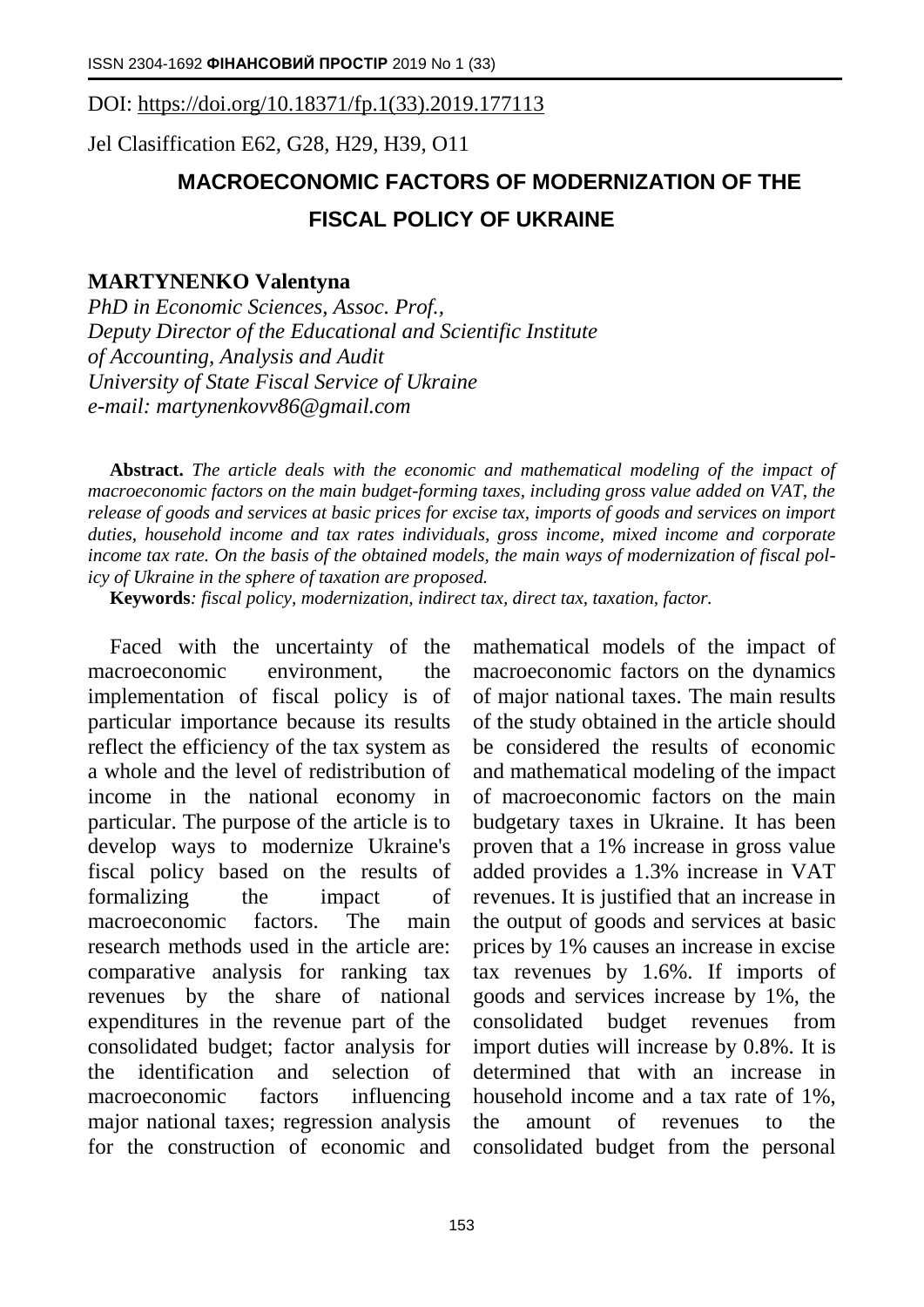income tax increases, respectively, by 1.1 and 0.003%. If gross income, mixed income and tax rate increase by 1%, the state income from corporate income tax will increase by 0.68 and 0.64% respectively. The practical significance of the obtained results lies in the development of the main ways of modernization of fiscal policy of Ukraine in the sphere of taxation on the basis of the obtained economic and mathematical models. Prospects of further researches of the author will be development of ways of modernization of fiscal policy of Ukraine in the conditions of financial decentralization.

## *References*

1. Kneller, R., Bleaney, M. F. & Gemmell, N. (1999). Fiscal policy and growth: evidence from OECD countries. *Journal of Public Economics*, *74*, 171–190. [in English].

2. Fatás, A. & Mihov, I. (2003). The case for restricting fiscal policy discretion. *The Quarterly Journal of Economics, 118*(4), 1419–1447. [in English].

3. Mountford, A. & Uhlig, H. (2003). What are the effects of fiscal policy shocks?. *Journal of Applied Econometrics, 24*, 960–992. [in English].

4. Auerbach, A. J. & Gorodnichenko, Yu. (2012). Measuring the output responses to fiscal policy. *American Economic Journal*: *Economic Policy, 4*(2), 1–27. [in English].

5. Vdovychenko, A. (2018). Yak fiskalna polityka vplyvaie na VVP ta infliatsiiu v Ukraini? [How Does Fiscal Policy Affect GDP and Inflation in Ukraine?]. *Visnyk of the National Bank of Ukraine*. 244, pp. 26–45. [in Ukrainian].

6. Ogirko, О. & Kret, I. (2018). Fiskalna polityka derzhavy: sutnist ta analiz osoblyvostei skladovykh z yikh komponentamy [The Fiscal Policy of the State: the Essence and the Analysis of the Features of its Constituents with their Components]. *Path of Science, 4*(8), 2001–2008. [in Ukrainian].

7. Martynenko, V. V. (2018). On the problem of tax system optimization in Ukraine. *Scientific Bulletin of Polissia, 2*(14), part 2, 129–134. [in English].

8. Martynenko, V. V. (2018). Osoblyvosti optymizatsii priamoho opodatkuvannia z urakhuvanniam efektu Diupiui-Laffera [Features of Optimization of Direct Taxation Taking into Account the Effect of Dupuit-Laffer]. *Economies' Horizons, 3*(6), 78–85. [in Ukrainian].